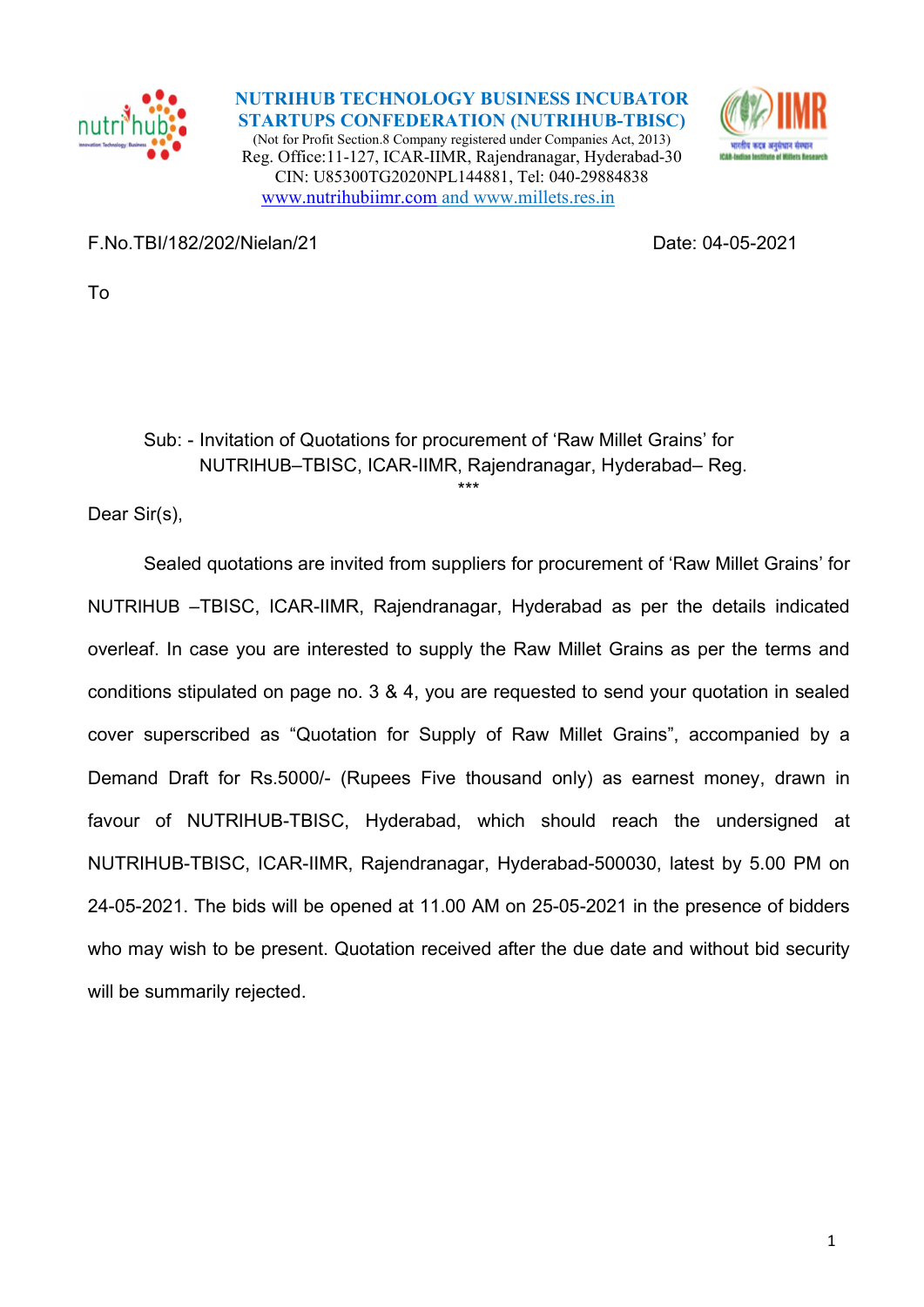| SI. No. | <b>Type of Grains</b>          | Quantity      | Rate per Kg | Total Amount (Rs.) |
|---------|--------------------------------|---------------|-------------|--------------------|
|         |                                | Required (Kg) | (Rs.)       |                    |
| 1.      | Brown Top Millet (BTM)         | 3,000         |             |                    |
| 2.      | Finger Millet (FIM)            | 1,000         |             |                    |
| 3.      | Kodo Millet (KM)               | 1,000         |             |                    |
| 4.      | Pearl Millet (PEM)- Bajra      | 1,000         |             |                    |
| 5.      | Proso Millet (POM)             | 2,000         |             |                    |
| 6.      | Sorghum (S)-Jowar              | 10,000        |             |                    |
|         | <b>Transportation Charges:</b> |               |             |                    |
|         | <b>Grand Total:</b>            |               |             |                    |

## TERMS AND CONDITIONS

1. The tenderer shall quote the rates, which will include all other incident charges. Taxes, if any should be indicated separately.

2. The quotation should remain valid for acceptance for a period of 30 days from the date of submission of quotation.

3. Demand Draft for Rs.5,000/- (Rupees Five thousand only) as Earnest Money, drawn in favour of 'NUTRIHUB-TBISC', Hyderabad is to be enclosed along with the bid. The earnest money will be refunded only after satisfactory supply of the Grains. No interest/charges will be paid on earnest money.

4. The supplier who is able to supply all the items at a time only will be considered.

5. The successful supplier has to supply the Millet Grains within 10 days from the date of issue of supply order and if the Millet Grains are not supplied in time, liquidity damages shall be levied  $\omega$ 2% per week subject to maximum of 10% of the order value. EMD/Security deposit shall be forfeited for breach of any conditions.

6. The lowest quote shall be reckoned on the basis of total sum worked out on the actual rate quoted for each item and accordingly arithmetical inaccuracy, shall be corrected. In case where no rate is quoted for one or more items, the supplier has to supply the entire items within the total amount, as worked out above.

7. Merely quoting of lowest rate does not mean that order shall be given to that supplier. The competent authority will finally decide on the basis of quality and past performance.

8. The quality of grain should be uniform size and free from glumes, stones, cleaned, bold, and free from foreign particles.

9. In case of Sorghum 2020 rabi premium grain of Maldandi/ M-35-1 variety must be quoted.

10. Before packing and loading of the grains, a committee from NUTRIHUB-TBISC will inspect the quality of the grains and after its clearance only; the grains may be packed and transported to NUTRIHUB-TBISC.